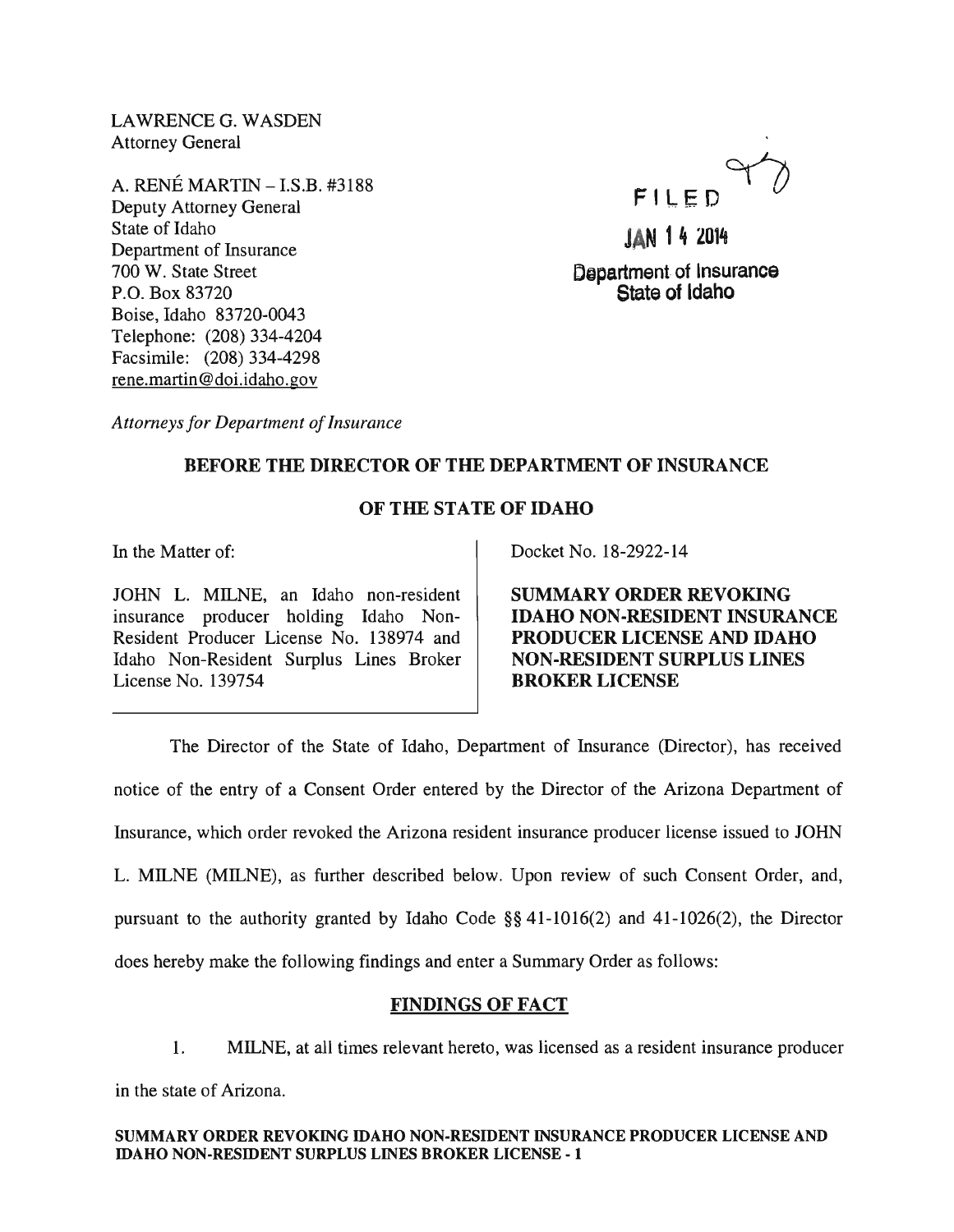2. On or about December 23, 2013, the Director of the Arizona Department of Insurance and MILNE entered into a Consent Order in Case No. 13A-157-INS, whereby MILNE's Arizona resident insurance producer license was revoked.

3. MILNE has been continuously licensed as an Idaho non-resident insurance producer, holding license number 138974, from the date of the initial issuance of such license on June 14,2006, to the present date.

4. MILNE has also been continuously licensed as an Idaho non-resident surplus lines broker, holding license number 139754, from the date of initial issuance of such license on July 5, 2006.

#### CONCLUSIONS OF LAW

5. Idaho Code § 41-1016(2) provides that the Director shall, without hearing, suspend for not more than twelve (12) months, or shall revoke or refuse to continue any insurance producer license issued under title 41, chapter 10, Idaho Code, where the Director has received a final order of suspension, revocation or refusal to continue issued by the insurance regulatory official or court of jurisdiction of the licensee's home state. Based on the foregoing, the Director finds that the circumstances set forth above justify the revocation of MILNE's Idaho non-resident insurance producer license, pursuant to Idaho Code § 41-1016(2).

6. Idaho Code § 41-1026(2) provides that "suspension, revocation, or refusal of any one (1) license under title 41, Idaho Code, shall automatically suspend, revoke, or refuse continuation of all other licenses held by the licensee under title 41, Idaho Code." Pursuant to Idaho Code § 41-1026(2), the Director's revocation of MILNE's Idaho non-resident insurance producer license authorizes the Director's revocation of MILNE's Idaho non-resident surplus lines broker license.

#### SUMMARY ORDER REVOKING IDAHO NON-RESIDENT INSURANCE PRODUCER LICENSE AND IDAHO NON·RESIDENT SURPLUS LINES BROKER LICENSE· 2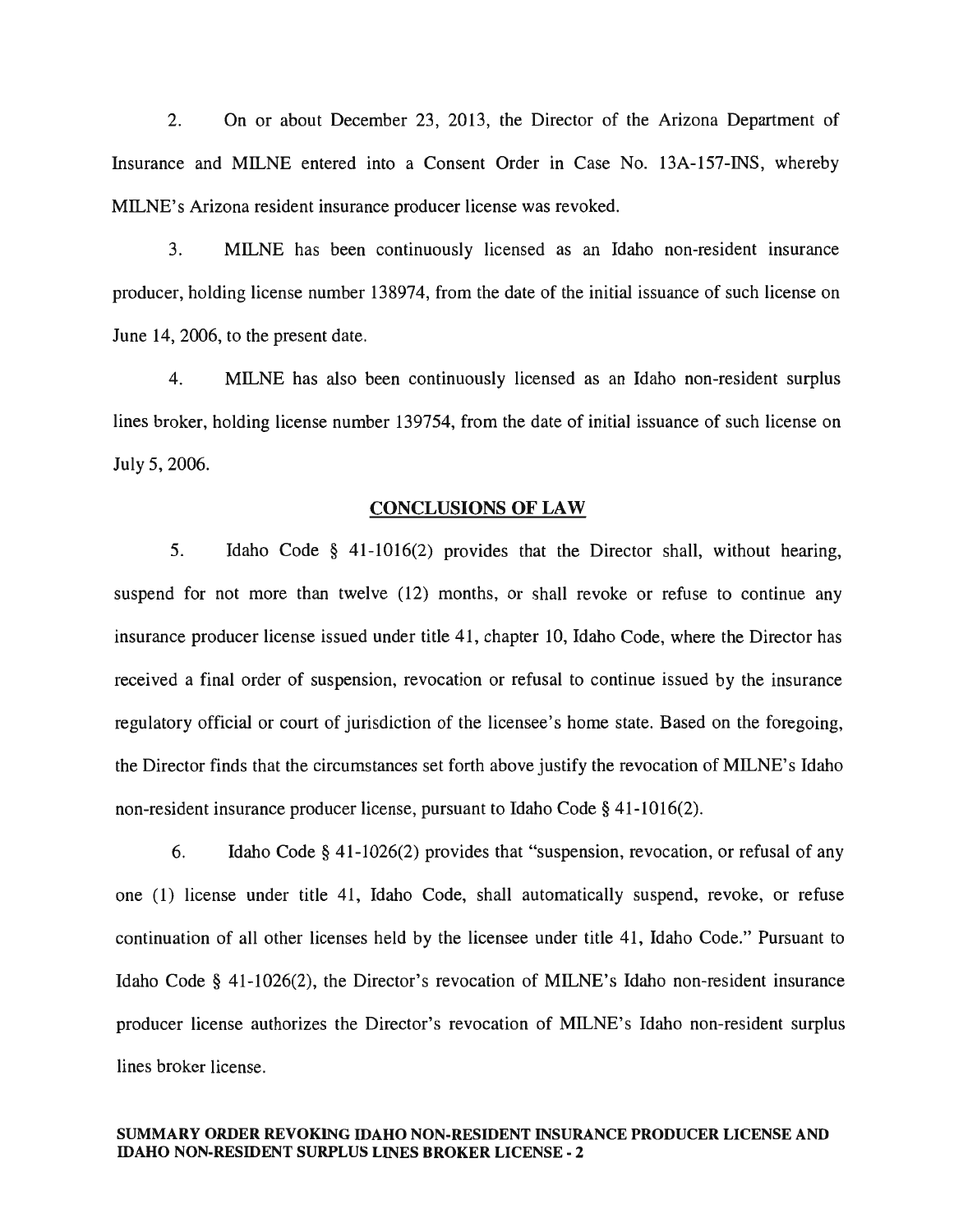### ORDER

NOW, THEREFORE, IT IS HEREBY ORDERED that Idaho Non-Resident Insurance Producer License No. 138974 and Idaho Non-Resident Surplus Lines Broker License No. 139754, issued to MILNE, are hereby REVOKED, effective immediately.

IT IS FURTHER ORDERED that MILNE shall immediately return Idaho Non-Resident Insurance Producer License No. 138974 and Idaho Non-Resident Surplus Lines Broker License No. 139754 to the Idaho Department of Insurance at the following address: 700 West State Street, P.O. Box 83720, Boise, Idaho, 83720-0043.

# IT IS SO ORDERED.

DATED this  $~\mathbf{U} \mathbf{H}$  day of January, 2014.

STATE OF IDAHO DEPARTMENT OF INSURANCE

Director

#### NOTIFICATION OF RIGHTS

This is a final order of the Director. Any party may file a motion for reconsideration of this final order within fourteen (14) days of the service date of this order. The agency will dispose of the petition for reconsideration within twenty-one (21) days of its receipt, or the petition will be considered denied by operation of law. *See* Idaho Code § 67-5246(4).

Pursuant to Idaho Code §§ 67-5270 and 67-5272, any party aggrieved by this final order may appeal this order by filing a petition in the district court of the county in which:

i. A hearing was held,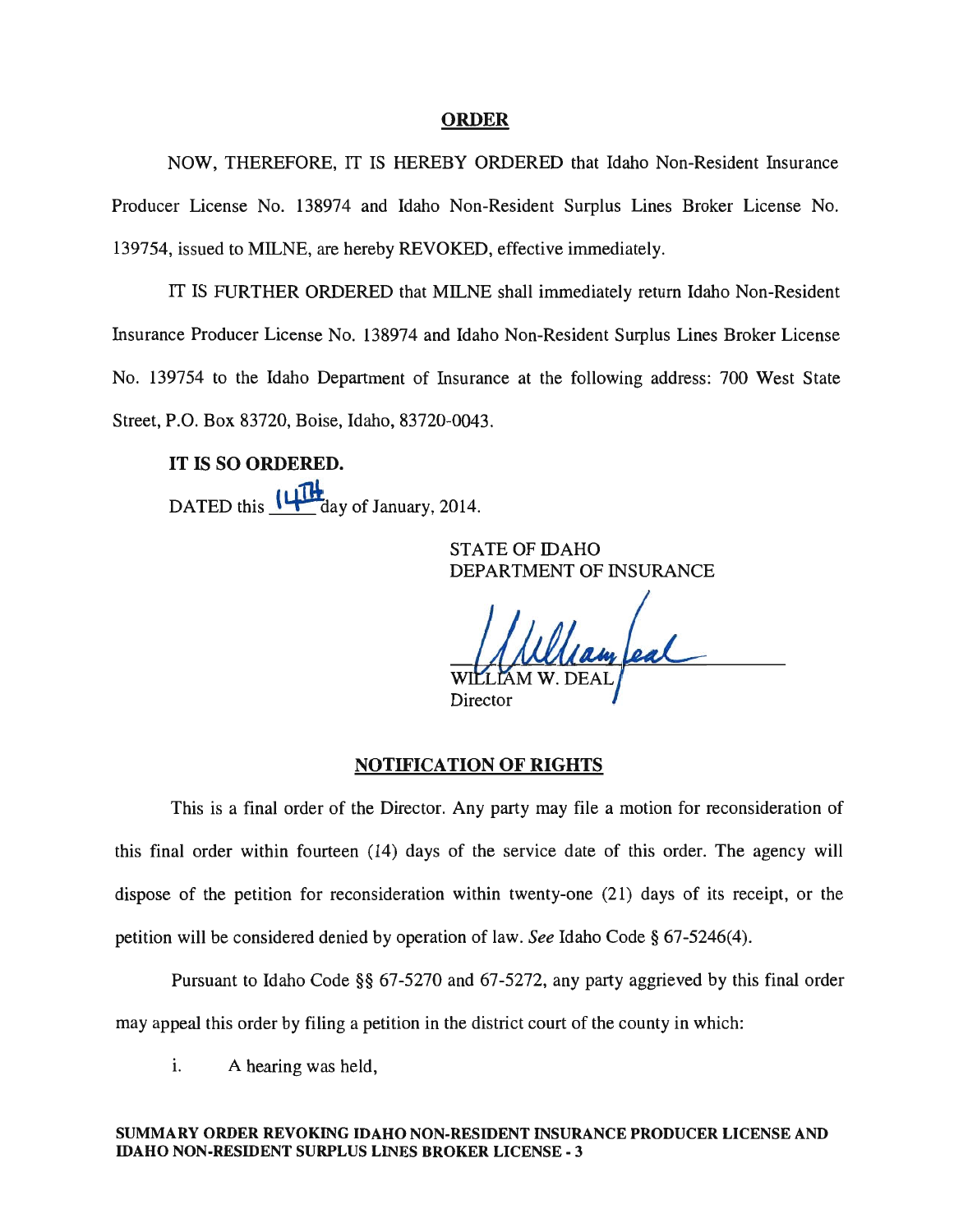- ii. The final agency action was taken,
- iii. The party seeking review of the order resides, or operates its principal place of business in Idaho, or
- iv. The real property or personal property that was the subject of the agency action is located.

An appeal must be filed within twenty-eight (28) days of (a) the service date of this final order, (b) an order denying petition for reconsideration, or (c) the failure within twenty-one (21) days to grant or deny a petition for reconsideration, whichever is later. *See* Idaho Code § 67-5273. The filing of an appeal to district court does not itself stay the effectiveness or enforcement of the order under appeal.